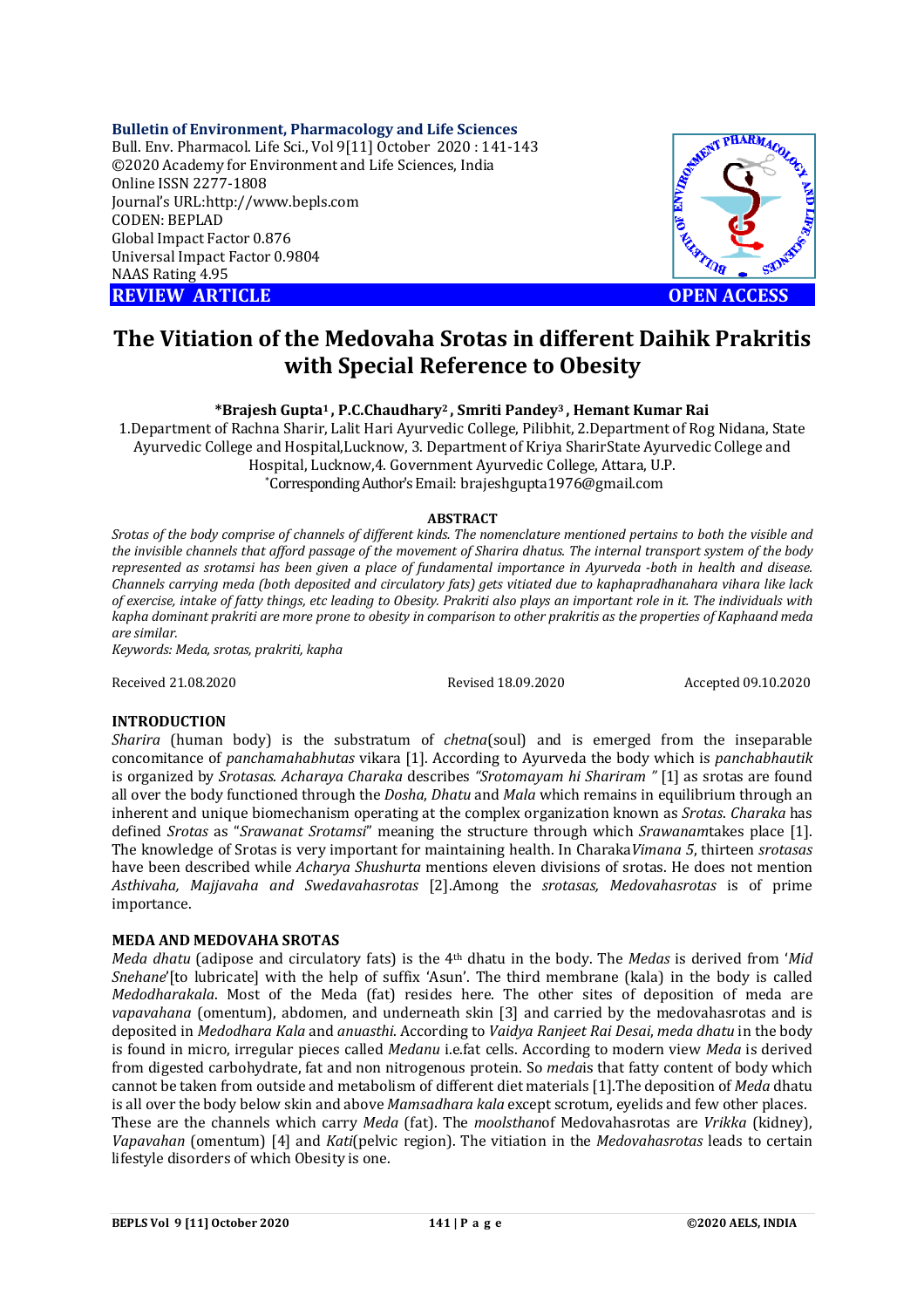#### **Gupta** *et al*

# **VITIATION OF MEDOVAHA SROTAS**

The *srotas* are very important in the *vyadhi*. When the vitiated *doshas* take *aashraya*in any *srotas*circulate in the body then they are not capable of causing a *roga* (disease). But the place where the *srotodusti*has taken place the *dosha* stop at that place to cause *vyadhi*. Increase or obstruction of the flow of the contents of the channels, appearance of nodules in the channels and diversion of flow of the contents to improper channels are the general causes of vitiation of channels [2]. Channels carrying adipose tissue gets vitiated due to lack of exercise, day sleep, and excessive intake of fatty things and intake of *varuni* type of wine [2]. Due to the vitiation in *Medovahasrotas* there is obstruction in channels by *meda* thus the nutrition of other dhatus cannot takes place leading to Obesity. Due to increase in *Meda* the person becomes obese and have symptoms of *Khudraswasa*(shortness of breath), thirst, *moha*(dizziness), *Nidra*(sleepiness), sweating and foul smell comes from the body, lack of energy and lack of coitus,

# **PRAKRITI (BODY CONSTITUTION):**

*Prakriti*(nature) is an inherent nature of an individual determined at the timeof birth, which cannot be changed. The concept is useful in predicting that an individual will be susceptible to a particular disease [3].Ayurveda attributes to the constitutional characteristics of an individual by the preponderance of certain '*doshas*'.Three main *doshas* are *vata, pitta* and *kapha. Vata* is responsible for movement, *pitta* for digestion and metabolism and *kaphadosha*for anabolic activities in the body. The *dosha*which is predominant in the body of a person at the time of conception forms the *prakriti* of that person. There are seven dehik*prakritis* described in Ayurveda viz*. Vajta, pittaj, kaphaj, Vata-pittaj, vata-kaphaj, pitta-kaphaj* and *sannipatik prakriti*. *Charaka* has mentioned several additional factors which determine *prakriti* viz. season, condition inside uterus of mother during pregnancy, *Shukra-shonita*(sperm and ovum) of father and mother, and *mahabhuta vikara* [4]. These factors also play an important role along with the above mentioned to form *prakriti*.

*Vata prakriti* people have fast metabolism in comparison to *pittaj* and *kaphaj prakriti* and *kaphaj prakriti* is slowest. Most of the symptom of *sthualya*come under the category of *kaphavriddhi*(prakop) i.e. *alasya, gatrasad, angagurav, nidradhikya*, etc. Due to excessive intake of *guru,snigdha-madhur-shit-picchilaahar ,avyayamdivaswap, achinta*, lead to vitiation of *kapha*, so *kapha* is main dosha in pathogenesis of *sthaulya* and *kapha prakriti* persons are more prone to become obese (*sthulaya*). In patients of *Sthaulya*, *Kapha Prakriti Lakshana*, viz., *Snigdha Anga* (unctuous body), *Sukumara Gatra* (soft body), *Avadata Varna* (fair skin), *SnigdhaNakha* (unctuous nails), *Sthira Sharira Sandhi Mansa* (stable joint andmuscles), *Prasanna Mukha* (happy face), *Swara* (voice), *Darshana* (face), and *AlpaTrishna* (low thirst), was found in maximum number of patients because of *Snigdha* (unctuous), *Mridu* (soft), *Accha* (clear)and *Shita Guna* (cold quality) of *Kapha Dosha* [5].

# **DISCUSSION**

*Meda dhatu* which is the fourth *dahtu* in the body is transported through the srotas or channels known as *Medovahasrotas* like other *srotasas* of the body, the derangements of the *medovahasrotas* leads to various diseases of which Obesity is one. Obesity has been described as *Sthaulya* in Ayurveda classics. The vitiation of *medo dhatu* which leads to *medo-vridd*hi in which a person has excessive fat deposited in the body. Characteristic features are pendulous buttocks, abdomen and breasts, inappropriate growth of parts of body and lack of interest during work. When there is vitiation of the *medovahasrotas* the *medoagni* also does not work properly. This *Medoagni* in the person resulted from the *prakriti* of parents and is inherited in a person. The person having low *medoagni*, can't properly metabolize fat. This fat is accumulated and person becomes obese*. Meda* interferes the *marga* of *vayu*and thus *vayu* remains in the *kostha*(abdomen) and ignites *agni* there thus digesting the food causing hunger. After sometime the person gets diseased and complications occur due to *agni*and *vayu*. As the characteristics of *kapha*and *meda* are similar the increase in *kapha* dominant *aharavihar* and the individuals with kaphaj prakriti are more prone to develop Obesity (*Sthaulyata*). Obesity is found more in *kapha* dominant prakriti and least in *vataj* dominant prakriti.

### **CONCLUSION**

*Meda* the fourth dhatu in individuals is the fat content in the body which gets derranged due to the vitiation of *Medovaha srotas* and leads to Obesity. *Kapha* pradhan individuals are found to be more prevalent to obesity as compared to other *prakritis*. *Prakriti* plays an important role in assessing the disease and helps in finding the factors which can play an important role in aggravating the disease. Thus, it can be said that in *Kaphaj* dominant prakriti vitiation of *medovahasrotas* plays an important role in Obesity.